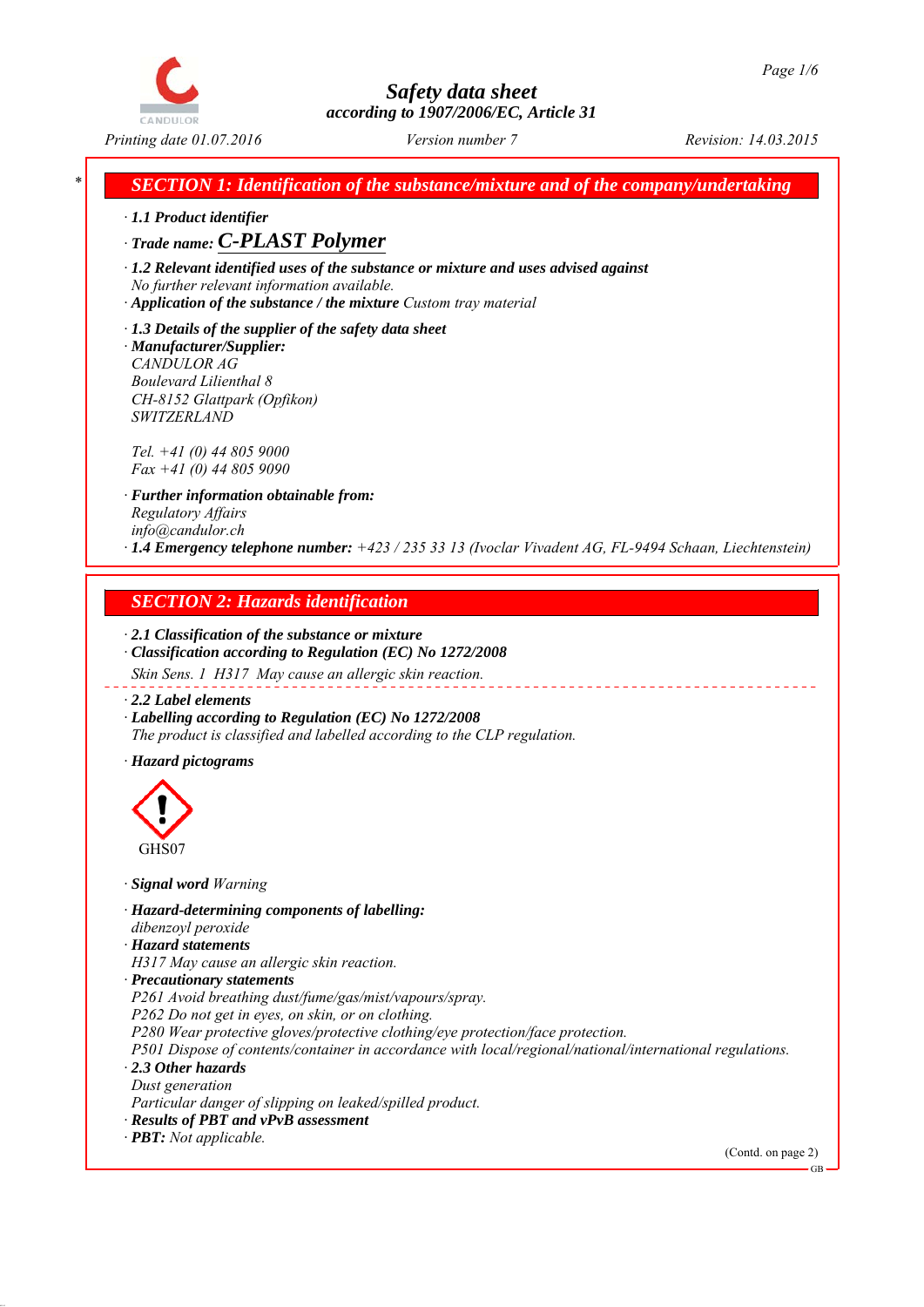*Printing date 01.07.2016 Revision: 14.03.2015 Version number 7*

## *Trade name: C-PLAST Polymer*

(Contd. of page 1)

*1-<2.5%*

*∙ vPvB: Not applicable.*

## *SECTION 3: Composition/information on ingredients*

*∙ 3.2 Chemical characterisation: Mixtures*

*∙ Description: Mixture of substances listed below with nonhazardous additions.*

*∙ Dangerous components:*

*CAS: 94-36-0 dibenzoyl peroxide*

*EINECS: 202-327-6 Org. Perox. B, H241; Eye Irrit. 2, H319; Skin Sens. 1, H317*

*∙ Additional information: For the wording of the listed hazard phrases refer to section 16.*

### *\* SECTION 4: First aid measures*

*∙ 4.1 Description of first aid measures*

*∙ After inhalation: Supply fresh air and to be sure call for a doctor.*

*∙ After skin contact: Rinse with water.*

- *∙ After eye contact: Rinse opened eye for several minutes under running water. Then consult a doctor.*
- *∙ After swallowing:*

*Rinse out mouth and then drink plenty of water.*

- *If symptoms persist consult doctor.*
- *∙ 4.2 Most important symptoms and effects, both acute and delayed No further relevant information available.*
- *∙ 4.3 Indication of any immediate medical attention and special treatment needed*

*No further relevant information available.*

### *SECTION 5: Firefighting measures*

*∙ 5.1 Extinguishing media*

*∙ Suitable extinguishing agents:*

*CO2, powder or water spray. Fight larger fires with water spray or alcohol resistant foam.*

- *∙ 5.2 Special hazards arising from the substance or mixture No further relevant information available.*
- *∙ 5.3 Advice for firefighters*
- *∙ Protective equipment: No special measures required.*

### *SECTION 6: Accidental release measures*

*∙ 6.1 Personal precautions, protective equipment and emergency procedures Not required.*

- *∙ 6.2 Environmental precautions: Do not allow to enter sewers/ surface or ground water.*
- *∙ 6.3 Methods and material for containment and cleaning up: Pick up mechanically.*
- *∙ 6.4 Reference to other sections*

*See Section 7 for information on safe handling.*

*See Section 8 for information on personal protection equipment.*

*See Section 13 for disposal information.*

## *SECTION 7: Handling and storage*

*∙ 7.1 Precautions for safe handling*

*Only adequately trained personnel should handle this product. For use in dentistry only.*

*∙ Information about fire - and explosion protection: No special measures required.*

(Contd. on page 3)

GB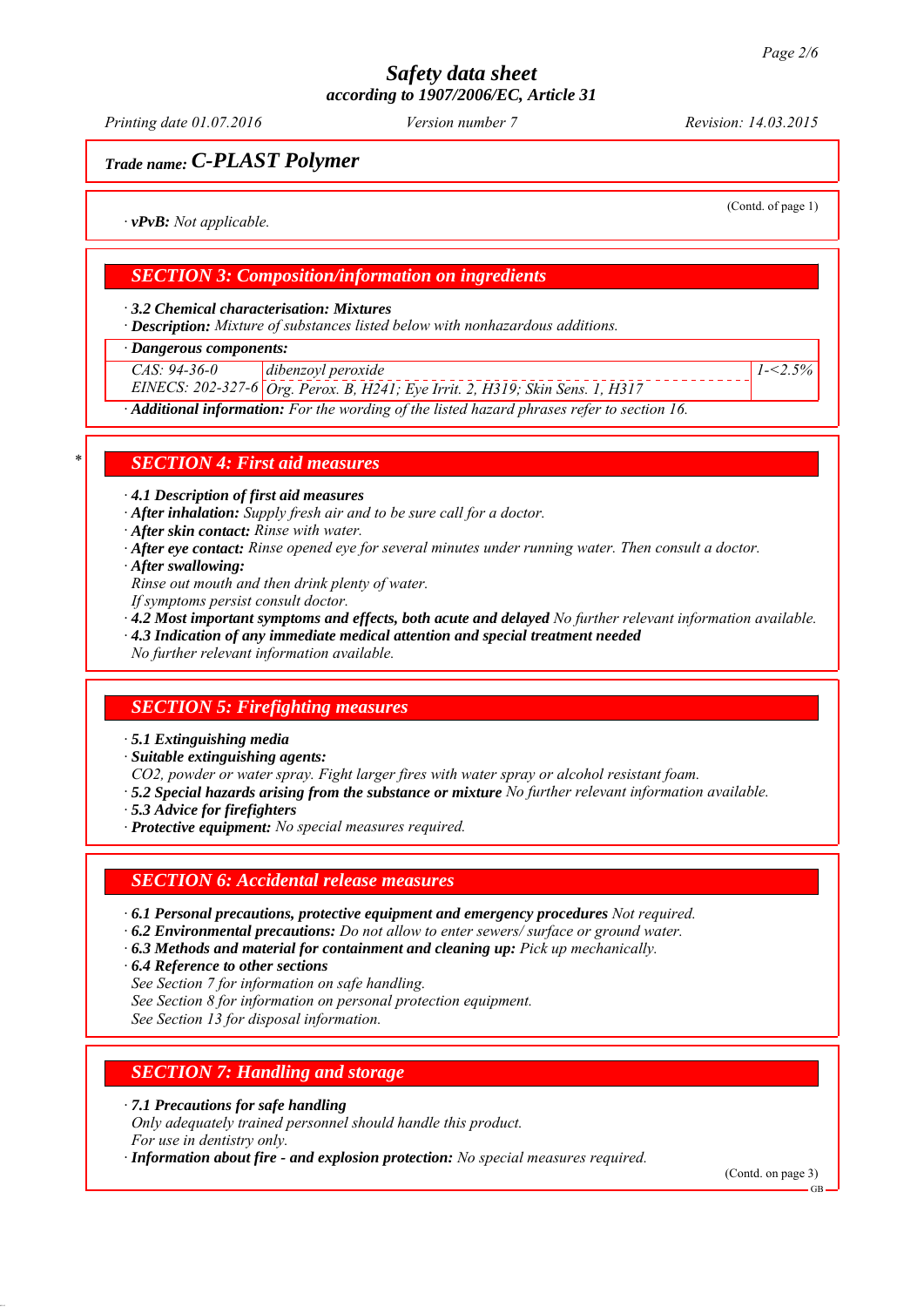*Printing date 01.07.2016 Revision: 14.03.2015 Version number 7*

## *Trade name: C-PLAST Polymer*

(Contd. of page 2)

- *∙ 7.2 Conditions for safe storage, including any incompatibilities*
- *∙ Storage:*

*∙ Requirements to be met by storerooms and receptacles: Store only in the original receptacle.*

*∙ Information about storage in one common storage facility: Not required.*

*∙ Further information about storage conditions: Protect from heat and direct sunlight.*

*∙ 7.3 Specific end use(s) No further relevant information available.*

### *SECTION 8: Exposure controls/personal protection*

*∙ Additional information about design of technical facilities: No further data; see item 7.*

*∙ 8.1 Control parameters*

*∙ Ingredients with limit values that require monitoring at the workplace:*

*CAS: 94-36-0 dibenzoyl peroxide*

*WEL Long-term value: 5 mg/m³*

*∙ Additional information: The lists valid during the making were used as basis.*

- *∙ 8.2 Exposure controls*
- *∙ Personal protective equipment:*

*∙ General protective and hygienic measures: Usual hygienic measures for dental practice and dental laboratories. Keep away from foodstuffs, beverages and feed. Wash hands before breaks and at the end of work. Avoid contact with the skin.*

*∙ Respiratory protection: Use respiratory protective device against the effects of dust.*

*∙ Protection of hands:*



*Protective gloves*

*After use of gloves apply skin-cleaning agents and skin cosmetics.*

*∙ Material of gloves*

*Butyl rubber, BR Chloroprene rubber, CR*

*Natural rubber, NR*

*Nitrile rubber, NBR*

*Fluorocarbon rubber (Viton)*

*Selection of the glove material on consideration of the penetration times, rates of diffusion and the degradation*

*∙ Penetration time of glove material*

*The exact break through time has to be found out by the manufacturer of the protective gloves and has to be observed.*

*∙ Eye protection: Safety glasses*

## *SECTION 9: Physical and chemical properties*

*∙ 9.1 Information on basic physical and chemical properties*

*∙ General Information*

*∙ Appearance:*

*Form: Powder Colour: Beige ∙ Odour: Characteristic*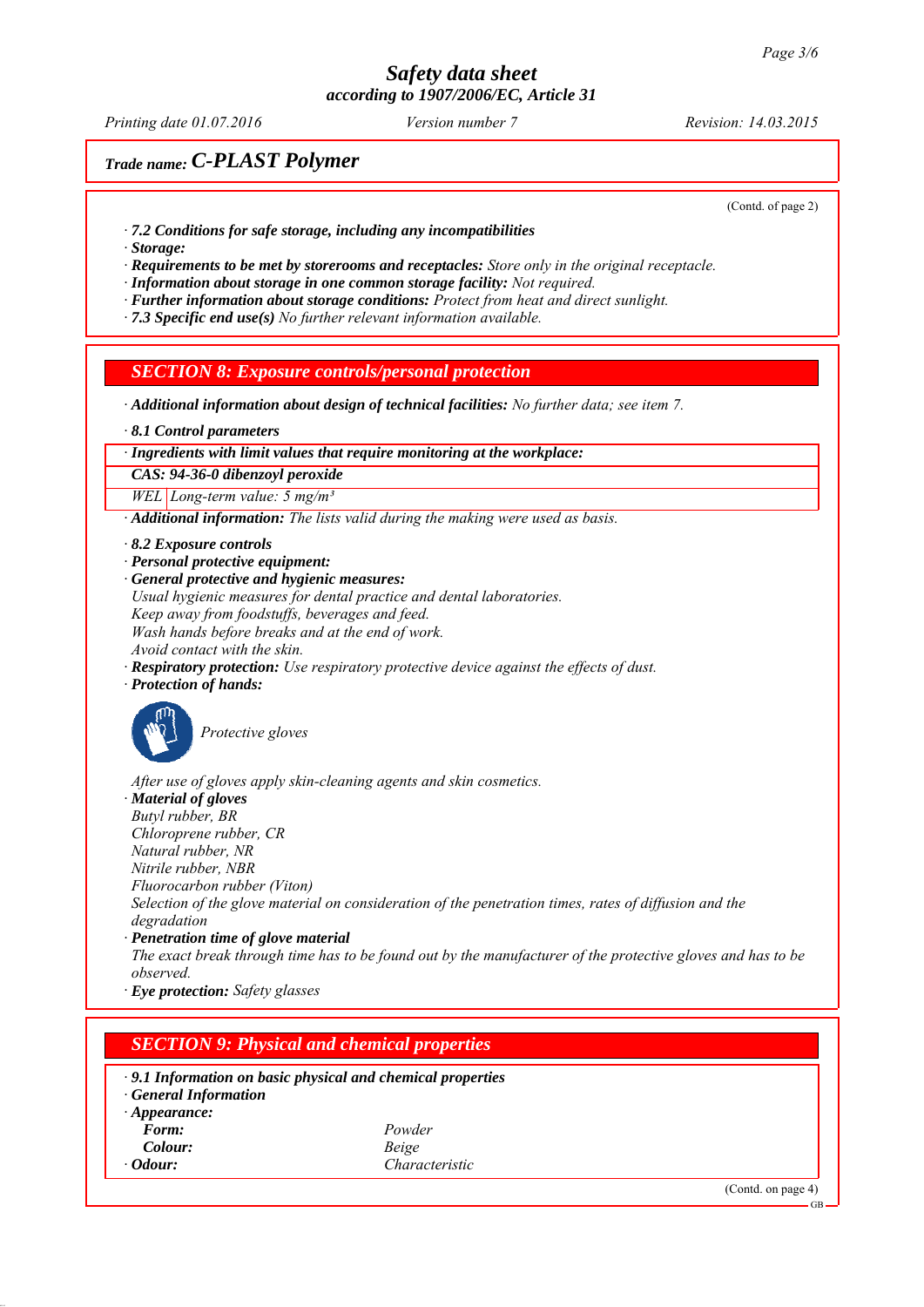*Printing date 01.07.2016 Revision: 14.03.2015 Version number 7*

# *Trade name: C-PLAST Polymer*

|                                                                                                    | (Contd. of page 3)                                                               |
|----------------------------------------------------------------------------------------------------|----------------------------------------------------------------------------------|
| • Odour threshold:                                                                                 | Not determined                                                                   |
| $\cdot$ pH-value:                                                                                  | Not applicable.                                                                  |
| $\cdot$ Change in condition<br>Melting point/Melting range:<br><b>Boiling point/Boiling range:</b> | Undetermined.<br>Undetermined.                                                   |
| $\cdot$ Flash point:                                                                               | Not applicable.                                                                  |
| · Flammability (solid, gaseous):                                                                   | Not determined.                                                                  |
| · Self-igniting:                                                                                   | Product is not selfigniting.                                                     |
| · Danger of explosion:                                                                             | Product does not present an explosion hazard.                                    |
| $\cdot$ Explosion limits:<br>Lower:<br>Upper:                                                      | Not determined<br>Not determined.                                                |
| · Vapour pressure:                                                                                 | Not applicable.                                                                  |
| $\cdot$ Density:<br>$\cdot$ Relative density<br>· Vapour density<br>$\cdot$ Evaporation rate       | Not determined.<br>Not determined<br>Not applicable.<br>Not applicable.          |
| · Solubility in / Miscibility with<br>water:                                                       | Nearly insoluble.                                                                |
| · Partition coefficient (n-octanol/water): Not determined.                                         |                                                                                  |
| · Viscosity:<br>Dynamic:<br>Kinematic:<br>$\cdot$ 9.2 Other information                            | Not applicable.<br>Not applicable.<br>No further relevant information available. |

### *SECTION 10: Stability and reactivity*

*∙ 10.1 Reactivity No further relevant information available.*

*∙ 10.2 Chemical stability Stable under normal handling and storage conditions.*

*∙ Thermal decomposition / conditions to be avoided: No decomposition if used according to specifications.*

*∙ 10.3 Possibility of hazardous reactions No dangerous reactions known.*

*∙ 10.4 Conditions to avoid No further relevant information available.*

*∙ 10.5 Incompatible materials: No further relevant information available.*

*∙ 10.6 Hazardous decomposition products: None under normal conditions of storage and use.*

## *\* SECTION 11: Toxicological information*

*∙ 11.1 Information on toxicological effects*

*∙ Acute toxicity Based on available data, the classification criteria are not met.*

*∙ Skin corrosion/irritation Based on available data, the classification criteria are not met.*

*∙ Serious eye damage/irritation Based on available data, the classification criteria are not met.*

*∙ Respiratory or skin sensitisation*

*May cause an allergic skin reaction.*

*∙ Additional toxicological information: No further relevant information available.*

*∙ Germ cell mutagenicity Based on available data, the classification criteria are not met.*

*∙ Carcinogenicity Based on available data, the classification criteria are not met.*

*∙ Reproductive toxicity Based on available data, the classification criteria are not met.*

(Contd. on page 5)

GB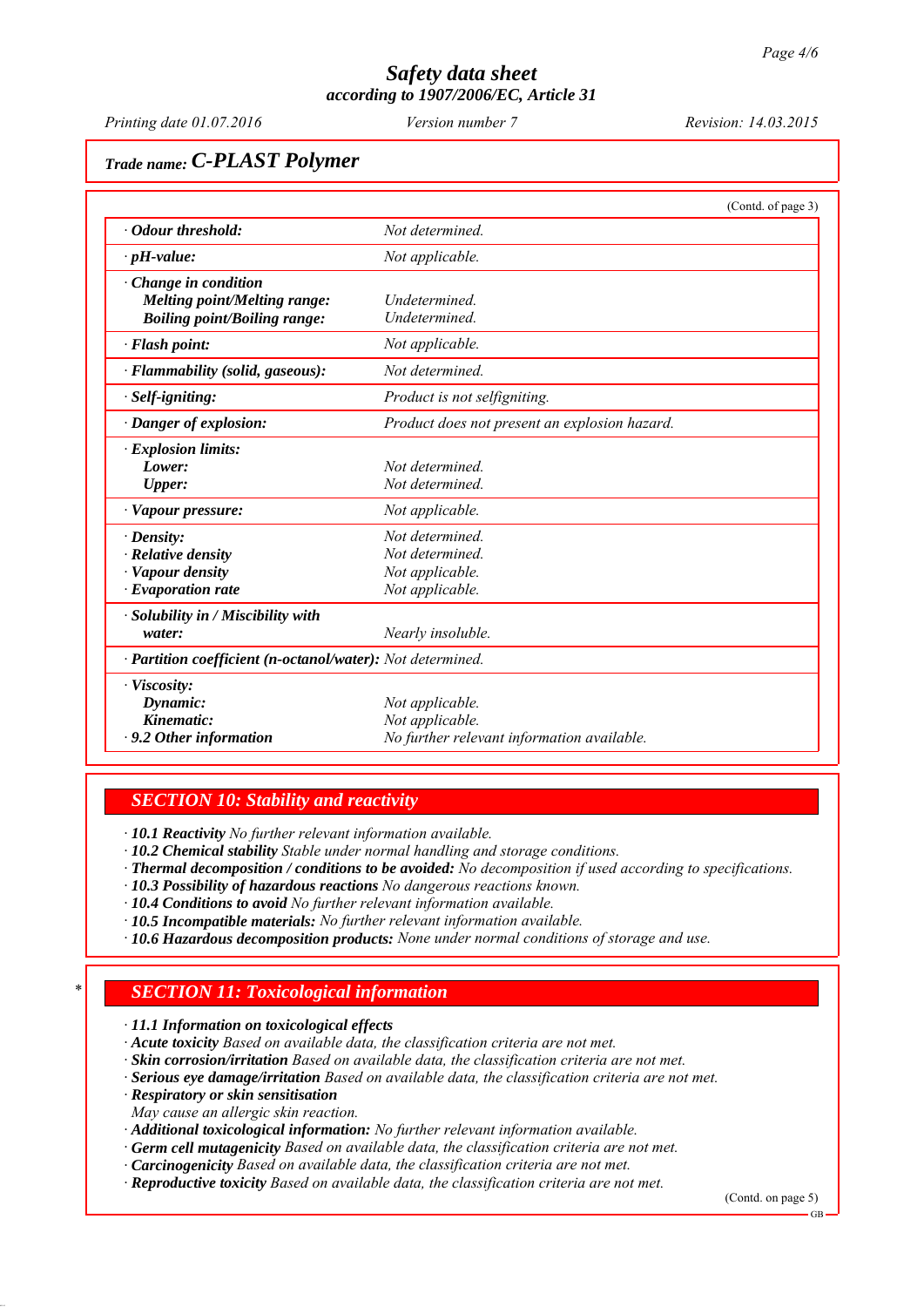*Printing date 01.07.2016 Revision: 14.03.2015 Version number 7*

(Contd. of page 4)

GB

## *Trade name: C-PLAST Polymer*

- *∙ STOT-single exposure Based on available data, the classification criteria are not met.*
- *∙ STOT-repeated exposure Based on available data, the classification criteria are not met.*
- *∙ Aspiration hazard Based on available data, the classification criteria are not met.*

### *SECTION 12: Ecological information*

*∙ 12.1 Toxicity*

- *∙ Aquatic toxicity: No further relevant information available.*
- *∙ 12.2 Persistence and degradability No further relevant information available.*
- *∙ 12.3 Bioaccumulative potential No further relevant information available.*
- *∙ 12.4 Mobility in soil No further relevant information available.*
- *∙ Additional ecological information:*
- *∙ General notes:*

*Water hazard class 1 (German Regulation) (Self-assessment): slightly hazardous for water Do not allow undiluted product or large quantities of it to reach ground water, water course or sewage system.*

*∙ 12.5 Results of PBT and vPvB assessment*

*∙ PBT: Not applicable.*

- *∙ vPvB: Not applicable.*
- *∙ 12.6 Other adverse effects No further relevant information available.*

### *SECTION 13: Disposal considerations*

*∙ 13.1 Waste treatment methods*

*∙ Recommendation*

*Take to an approved landfill or a waste incineration plant, under conditions approved by the local authority.*

*∙ Uncleaned packaging:*

*∙ Recommendation: Disposal must be made according to official regulations.*

### *SECTION 14: Transport information*

| $\cdot$ 14.1 UN-Number<br>· ADR, RID, ADN, ADN, IMDG, IATA                                                   | Void                                                                              |  |
|--------------------------------------------------------------------------------------------------------------|-----------------------------------------------------------------------------------|--|
| $\cdot$ 14.2 UN proper shipping name<br>ADR, RID, ADN, ADN, IMDG, IATA                                       | Void                                                                              |  |
| $\cdot$ 14.3 Transport hazard class(es)                                                                      |                                                                                   |  |
| · ADR, RID, ADN, ADN, IMDG, IATA<br>· Class                                                                  | Void                                                                              |  |
| $\cdot$ 14.4 Packing group<br>· ADR, RID, ADN, IMDG, IATA                                                    | Void                                                                              |  |
| $\cdot$ 14.5 Environmental hazards:<br>$\cdot$ Marine pollutant:                                             | No                                                                                |  |
| $\cdot$ 14.6 Special precautions for user                                                                    | Not applicable.                                                                   |  |
| $\cdot$ 14.7 Transport in bulk according to Annex II of<br><b>Marpol and the IBC Code</b><br>Not applicable. |                                                                                   |  |
| · Transport/Additional information:                                                                          | Product is not classified as a dangerous good for transport<br>(ADR, IMDG, IATA). |  |
|                                                                                                              | (Contd. on page $6$ )                                                             |  |